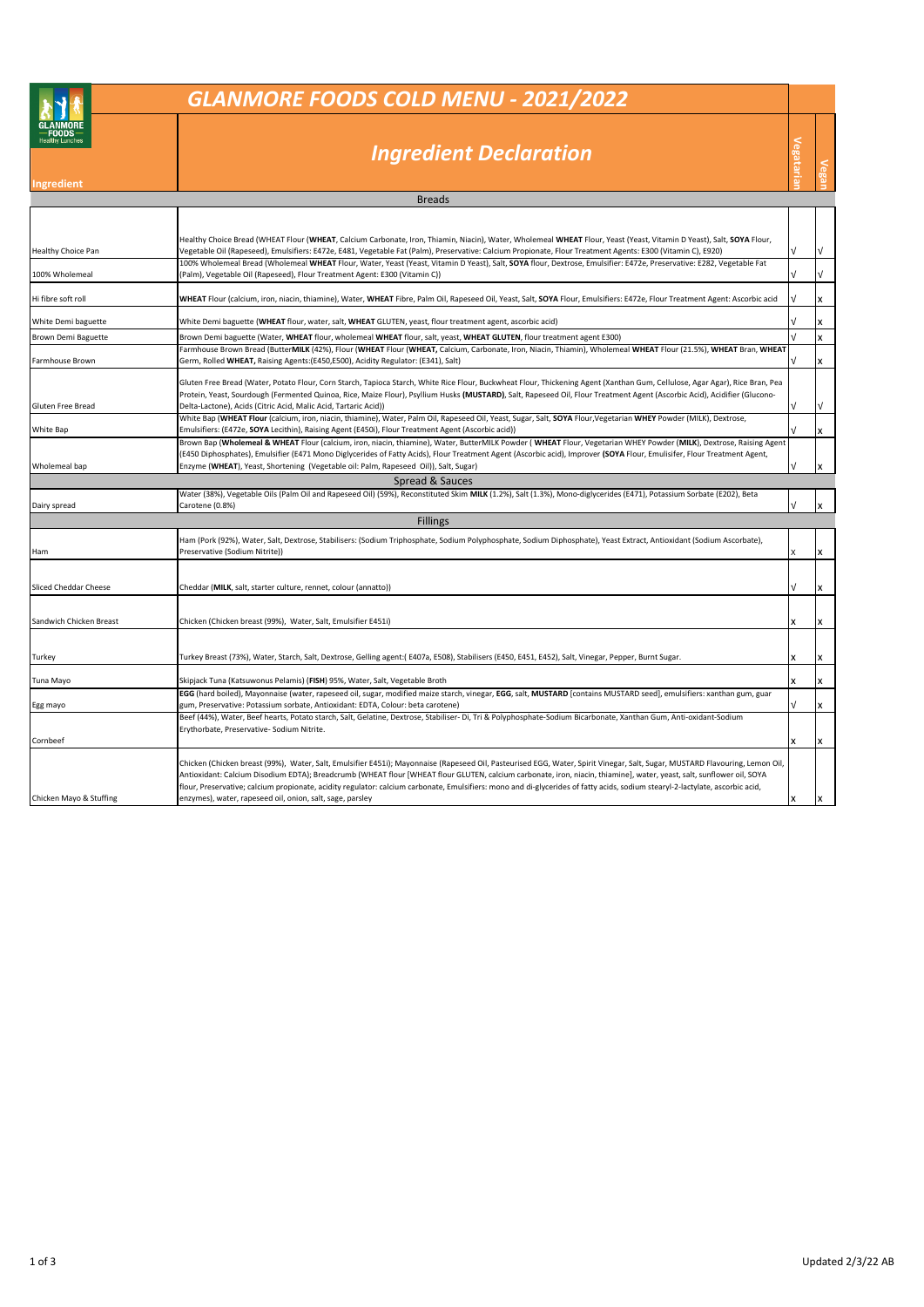## *GLANMORE FOODS COLD MENU - 2021/2022*

## *Ingredient Declaration*

| <b>Healthy Lunches</b><br>Ingredient | <b>Ingredient Declaration</b>                                                                                                                                                                                                                                                                                                                                                                                                                                                                                                                                                                                                                                                                                                                                                                                                                                                                                                                                                                                                                                       | egataria | Vegan     |
|--------------------------------------|---------------------------------------------------------------------------------------------------------------------------------------------------------------------------------------------------------------------------------------------------------------------------------------------------------------------------------------------------------------------------------------------------------------------------------------------------------------------------------------------------------------------------------------------------------------------------------------------------------------------------------------------------------------------------------------------------------------------------------------------------------------------------------------------------------------------------------------------------------------------------------------------------------------------------------------------------------------------------------------------------------------------------------------------------------------------|----------|-----------|
|                                      |                                                                                                                                                                                                                                                                                                                                                                                                                                                                                                                                                                                                                                                                                                                                                                                                                                                                                                                                                                                                                                                                     |          |           |
|                                      | Alternative items Cold Menu<br>Crackers (WHEAT Flour, Vegetable Palm Fat, Salt, Yeast, Raising Agent [Sodium Hydrogen Carbonate]); Cheese (Skimmed MILK (water, skimmed MILK powder), cheeses, MILK                                                                                                                                                                                                                                                                                                                                                                                                                                                                                                                                                                                                                                                                                                                                                                                                                                                                 |          |           |
| Jacobs Crackers & Cheese             | protein, emulsifying salts: E452, E451, E330, butter, flavouring).                                                                                                                                                                                                                                                                                                                                                                                                                                                                                                                                                                                                                                                                                                                                                                                                                                                                                                                                                                                                  | ν        | X         |
| Pasta Bolognaise                     | Pasta (Water; Durum WHEAT Semolina) ; Pasta Sauce (Water, Tomatoes (29%), Tomato Puree, Onions, Lemon Juice (from Concentrate), Modified Starch, Sugar, Rapeseed Oil,<br>Garlic, Salt, Herbs, Spices (contains CELERY), Basil, Tomato Powder)                                                                                                                                                                                                                                                                                                                                                                                                                                                                                                                                                                                                                                                                                                                                                                                                                       |          | X         |
| Plain Pasta                          | Pasta (Water; Durum WHEAT Semolina)                                                                                                                                                                                                                                                                                                                                                                                                                                                                                                                                                                                                                                                                                                                                                                                                                                                                                                                                                                                                                                 | ν        | X         |
| Vegetable Salad Pot                  | Iceberg Lettuce; Carrots, Peppers, Cucumber, Cherry tomato; Spring Onion, Sweetcorn                                                                                                                                                                                                                                                                                                                                                                                                                                                                                                                                                                                                                                                                                                                                                                                                                                                                                                                                                                                 | ν        | $\sqrt{}$ |
| Falafel Sweet Chilli Salad           | Falafel (Chickpeas, Carrot (33%), Onion, Rapeseed Oil, Potato Flakes, Coriander (4%), Bread Crumbs ((Fortified WHEAT Flour (WHEAT Flour, Calcium Carbonate, Iron, Niacin,<br>Thiamin), Water, Yeast, Salt), Self-Raising Flour (Fortified WHEAT Flour (WHEAT Flour, Calcium Carbonate, Iron, Niacin, Thiamin), Raising Agents (Sodium Carbonate, Calcium<br>Phosphate)), Cumin, Salt, Dried Parsley, Ground Coriander, Raising Agent (Sodium Bicarbonate), Cumin Seeds, Garlic Powder, Black Pepper); Sweet Chilli Sauce (Water, Sugar,<br>Spirit Vinegar, Garlic (3%), Chilli Puree (3%), Salt, Modified Starch, Red Bell Pepper, Malt Vinegar, Stabiliser: Guar Gum, Spices, Acid: Citric Acid); Cucumber; Spring Onion;<br>White cabbage; Carrot                                                                                                                                                                                                                                                                                                                 |          | ν         |
| Ham Salad Sandwich (No dairy)        | Healthy Choice Bread (WHEAT Flour (WHEAT, Calcium Carbonate, Iron, Thiamin, Niacin), Water, Wholemeal WHEAT Flour, Yeast (Yeast, Vitamin D Yeast), Salt, SOYA Flour,<br>Vegetable Oil (Rapeseed), Emulsifiers: E472e, E481, Vegetable Fat (Palm), Preservative: Calcium Propionate, Flour Treatment Agents: E300 (Vitamin C), E920) ; Ham (Pork<br>(92%), Water, Salt, Dextrose, Stabilisers: (Sodium Triphosphate, Sodium Polyphosphate, Sodium Diphosphate), Yeast Extract, Antioxidant (Sodium Ascorbate), Preservative<br>(Sodium Nitrite)); Peppers; Lettuce                                                                                                                                                                                                                                                                                                                                                                                                                                                                                                   |          | X         |
| Chicken Salad Sandwich (No dairy)    | Healthy Choice Bread (WHEAT Flour (WHEAT, Calcium Carbonate, Iron, Thiamin, Niacin), Water, Wholemeal WHEAT Flour, Yeast (Yeast, Vitamin D Yeast), Salt, SOYA Flour,<br>Vegetable Oil (Rapeseed), Emulsifiers: E472e, E481, Vegetable Fat (Palm), Preservative: Calcium Propionate, Flour Treatment Agents: E300 (Vitamin C), E920) ; Chicken<br>(Chicken breast (99%), Water, Salt, Emulsifier E451i); Peppers; Lettuce                                                                                                                                                                                                                                                                                                                                                                                                                                                                                                                                                                                                                                            |          | X         |
| Cheese Salad Sandwich (No dairy)     | Healthy Choice Bread (WHEAT Flour (WHEAT, Calcium Carbonate, Iron, Thiamin, Niacin), Water, Wholemeal WHEAT Flour, Yeast (Yeast, Vitamin D Yeast), Salt, SOYA Flour,<br>Vegetable Oil (Rapeseed), Emulsifiers: E472e, E481, Vegetable Fat (Palm), Preservative: Calcium Propionate, Flour Treatment Agents: E300 (Vitamin C), E920) ; Cheddar (MILK,<br>salt, starter culture, rennet, colour (annatto)); Peppers; Lettuce                                                                                                                                                                                                                                                                                                                                                                                                                                                                                                                                                                                                                                          |          | х         |
| Cajun Chicken & Mayo White Baguette  | White Demi baguette (WHEAT flour, water, salt, WHEAT GLUTEN, yeast, flour treatment agent, ascorbic acid); Chicken (Chicken Breast, Salt, Starch, Glucose syrup, Stabilisers:<br>(E451, E412), Potato Starch, Natural Chicken Stock (Chicken, Salt), Vinegar); Mayonnaise (Rapeseed Oil, Pasteurised EGG, Water, Spirit Vinegar, Salt, Sugar, MUSTARD<br>Flavouring, Lemon Oil, Antioxidant: Calcium Disodium EDTA); Cajun seasoning (Salt, paprika, dried onion, cayenne pepper, garlic powder, cumin (8%), black pepper, thyme<br>(4%), dried chillies (2%), oregano, white pepper, acidity regulator (citric acid), anti-caking agent (silicon dioxide))                                                                                                                                                                                                                                                                                                                                                                                                         |          | X         |
| Cajun Chicken & Mayo Brown Baguette  | Brown Demi baguette (Water, WHEAT flour, wholemeal WHEAT flour, salt, yeast, WHEAT GLUTEN, flour treatment agent E300); Chicken (Chicken Breast, Salt, Starch, Glucose<br>syrup, Stabilisers: (E451, E412), Potato Starch, Natural Chicken Stock (Chicken, Salt), Vinegar); Mayonnaise (Rapeseed Oil, Pasteurised EGG, Water, Spirit Vinegar, Salt, Sugar,<br>MUSTARD Flavouring, Lemon Oil, Antioxidant: Calcium Disodium EDTA); Cajun seasoning (Salt, paprika, dried onion, cayenne pepper, garlic powder, cumin (8%), black pepper,<br>thyme (4%), dried chillies (2%), oregano, white pepper, acidity regulator (citric acid), anti-caking agent (silicon dioxide))                                                                                                                                                                                                                                                                                                                                                                                            |          | X         |
| White Soft Bap Tuna & Sweetcorn      | White Bap (WHEAT Flour (calcium, iron, niacin, thiamine), Water, Palm Oil, Rapeseed Oil, Yeast, Sugar, Salt, SOYA Flour, Vegetarian WHEY Powder (MILK), Dextrose, Emulsifiers:<br>(E472e, SOYA Lecithin), Raising Agent (E450i), Flour Treatment Agent (Ascorbic acid)); Skipjack Tuna (Katsuwonus Pelamis) (FISH) 95%, Water, Salt, Vegetable Broth;<br>Mayonnaise (Rapeseed Oil, Pasteurised EGG, Water, Spirit Vinegar, Salt, Sugar, MUSTARD Flavouring, Lemon Oil, Antioxidant: Calcium Disodium EDTA); Sweetcorn (Corn<br>Kernel, Water, Sugar, Salt)                                                                                                                                                                                                                                                                                                                                                                                                                                                                                                          | X        | X         |
| White Soft Bap Ham & Cheese          | White Bap (WHEAT Flour (calcium, iron, niacin, thiamine), Water, Palm Oil, Rapeseed Oil, Yeast, Sugar, Salt, SOYA Flour, Vegetarian WHEY Powder (MILK), Dextrose, Emulsifiers:<br>(E472e, SOYA Lecithin), Raising Agent (E450i), Flour Treatment Agent (Ascorbic acid)); Ham (Pork (92%), Water, Salt, Dextrose, Stabilisers: (Sodium Triphosphate, Sodium<br>Polyphosphate, Sodium Diphosphate), Yeast Extract, Antioxidant (Sodium Ascorbate), Preservative (Sodium Nitrite)); Cheddar (MILK, salt, starter culture, rennet, coloui<br>(annatto))                                                                                                                                                                                                                                                                                                                                                                                                                                                                                                                 |          |           |
| White Soft Bap Curried Chicken       | White Bap (WHEAT Flour (calcium, iron, niacin, thiamine), Water, Palm Oil, Rapeseed Oil, Yeast, Sugar, Salt, SOYA Flour, Vegetarian WHEY Powder (MILK), Dextrose, Emulsifiers:<br>(E472e, SOYA Lecithin), Raising Agent (E450i), Flour Treatment Agent (Ascorbic acid)); Chicken (Chicken Breast, Salt, Starch, Glucose syrup, Stabilisers: (E451, E412), Potato<br>Starch, Natural Chicken Stock (Chicken, Salt), Vinegar); Mayonnaise (Rapeseed Oil, Pasteurised EGG, Water, Spirit Vinegar, Salt, Sugar, MUSTARD Flavouring, Lemon Oil,<br>Antioxidant: Calcium Disodium EDTA); Mango Chutney (Sugar, Mangoes (45%), Salt, Acid (Acetic Acid), Spices); Curry Powder (Coriander (41%), Fenugreek, Turmeric, Cumin,<br>Salt, Garlic Powder, Onion Powder, Rice Flour, MUSTARD Seed, Cinnamon (1%), Clove, Ginger, Paprika, Black Pepper, Chilli Powder, Fennel Seed, Natural Capsicum Flavouring)                                                                                                                                                                 | X        | X         |
| Brown Soft Bap Tuna & Sweetcorn      | Brown Bap (Wholemeal & WHEAT Flour (calcium, iron, niacin, thiamine), Water, ButterMILK Powder (WHEAT Flour, Vegetarian WHEY Powder (MILK), Dextrose, Raising Agent<br>(E450 Diphosphates), Emulsifier (E471 Mono Diglycerides of Fatty Acids), Flour Treatment Agent (Ascorbic acid), Improver (SOYA Flour, Emulisifer, Flour Treatment Agent,<br>Enzyme (WHEAT), Yeast, Shortening (Vegetable oil: Palm, Rapeseed Oil)), Salt, Sugar); Skipjack Tuna (Katsuwonus Pelamis) (FISH) 95%, Water, Salt, Vegetable Broth;<br>Mayonnaise (Rapeseed Oil, Pasteurised EGG, Water, Spirit Vinegar, Salt, Sugar, MUSTARD Flavouring, Lemon Oil, Antioxidant: Calcium Disodium EDTA); Sweetcorn (Corn<br>Kernel, Water, Sugar, Salt)                                                                                                                                                                                                                                                                                                                                          | X        | X         |
| Brown Soft Bap Ham & Cheese          | Brown Bap (Wholemeal & WHEAT Flour (calcium, iron, niacin, thiamine), Water, ButterMILK Powder (WHEAT Flour, Vegetarian WHEY Powder (MILK), Dextrose, Raising Agent<br>(E450 Diphosphates), Emulsifier (E471 Mono Diglycerides of Fatty Acids), Flour Treatment Agent (Ascorbic acid), Improver (SOYA Flour, Emulisifer, Flour Treatment Agent,<br>Enzyme (WHEAT), Yeast, Shortening (Vegetable oil: Palm, Rapeseed Oil)), Salt, Sugar); Ham (Pork (92%), Water, Salt, Dextrose, Stabilisers: (Sodium Triphosphate, Sodium<br>Polyphosphate, Sodium Diphosphate), Yeast Extract, Antioxidant (Sodium Ascorbate), Preservative (Sodium Nitrite)); Cheddar (MILK, salt, starter culture, rennet, colour<br>(annatto))                                                                                                                                                                                                                                                                                                                                                 |          | X         |
| Brown Soft Bap Curried Chicken       | Brown Bap (Wholemeal & WHEAT Flour (calcium, iron, niacin, thiamine), Water, ButterMILK Powder (WHEAT Flour, Vegetarian WHEY Powder (MILK), Dextrose, Raising Agent<br>(E450 Diphosphates), Emulsifier (E471 Mono Diglycerides of Fatty Acids), Flour Treatment Agent (Ascorbic acid), Improver (SOYA Flour, Emulisifer, Flour Treatment Agent,<br>Enzyme (WHEAT), Yeast, Shortening (Vegetable oil: Palm, Rapeseed Oil)), Salt, Sugar); Chicken (Chicken Breast, Salt, Starch, Glucose syrup, Stabilisers: (E451, E412), Potato<br>Starch, Natural Chicken Stock (Chicken, Salt), Vinegar); Mayonnaise (Rapeseed Oil, Pasteurised EGG, Water, Spirit Vinegar, Salt, Sugar, MUSTARD Flavouring, Lemon Oil,<br>Antioxidant: Calcium Disodium EDTA); Mango Chutney (Sugar, Mangoes (45%), Salt, Acid (Acetic Acid), Spices); Curry Powder (Coriander (41%), Fenugreek, Turmeric, Cumin,<br>Salt, Garlic Powder, Onion Powder, Rice Flour, MUSTARD Seed, Cinnamon (1%), Clove, Ginger, Paprika, Black Pepper, Chilli Powder, Fennel Seed, Natural Capsicum Flavouring) |          |           |